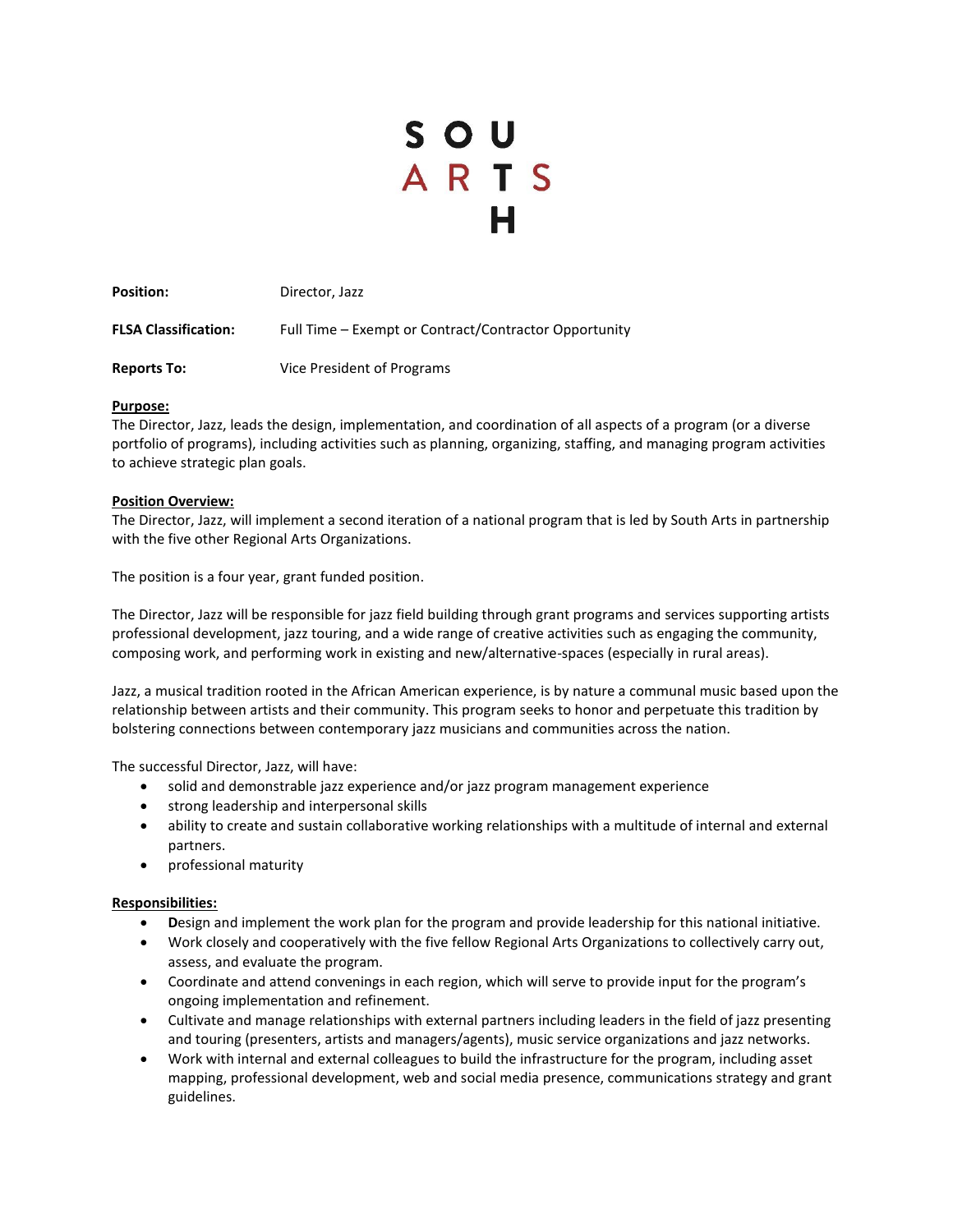- Create a regional approach with the five fellow Regional Arts Organizations for providing technical assistance to prospective program participants, both presenters and artists.
- Manage the grants process for marketing assistance and touring subsidies programs.
- Oversee the assessment and evaluation of the program, as well as disseminating lessons learned to benefit the broader jazz community.
- Direct the grants administration cycle application, adjudication, and grant award
- Detail program outcomes and impacts and produce reports for a variety of purposes
- Manage the program budget and related reporting
- Recruit and develop agreements with consultants and contractors to carry out program activities
- Ensure accessibility and equity throughout all aspects of work
- Serve as a liaison, providing program related technical assistance and consultative services to potential applicants, grantees, and others

# **Experience:**

- Broad background in jazz with significant experience in contemporary jazz presenting and touring in the US, jazz programming, and work with jazz artists.
- Established network and recognition in the jazz and/or presenting/touring field are particularly sought.
- Five or more years of experience in arts management, incorporating jazz expertise and presenting/touring experience or knowledge.
- Supervisory experience is a plus.

# **Knowledge:**

- Current state of contemporary jazz in the U.S. and the existing support organizations and systems.
- Jazz field at-large, contemporary jazz presenting and touring in the US, jazz programming, working conditions of jazz artists at various career stages.
- Research, literature, and data related to jazz, jazz artists, jazz field building/learning, and jazz eco-system, and diversity, equity, inclusion, and accessibility in jazz.

# **Abilities:**

- Design, implement and manage a competitive grant administration process guidelines, application, adjudication, award, and final reporting.
- Work independently as well as part of a team.
- Manage self and time, directing multiple tasks and timelines simultaneously in order to meet objectives and deadlines.
- Think critically, strategically, and decisively in a variety of situations, circumstances, and contexts.
- Make data-driven decisions and use data to communicate programmatic success.
- Develop partnerships, nurture collaborations and work amid a variety of authorizing contexts federal government, state government, and foundations.
- Establish and maintain positive relationships and communicate in a professional manner with executives, staff, board, funders, governmental officials, and the public.
- Work with multiple levels of constituents simultaneously, including local, state, regional, and national.
- Take initiative and consistently meet deadlines.
- Demonstrate excellent judgment, self-control, and discretion

# **Requirements:**

- A bachelor's degree preferably in a field of study in the arts, arts administration, nonprofit administration, public administration, or business administration.
- Five or more years of significant expertise in the field of jazz related to contemporary jazz musicians, presenting, producing, touring and artists' community engagement.
- Regular travel will be required.
- Basic knowledge of MS Office, with advanced knowledge of: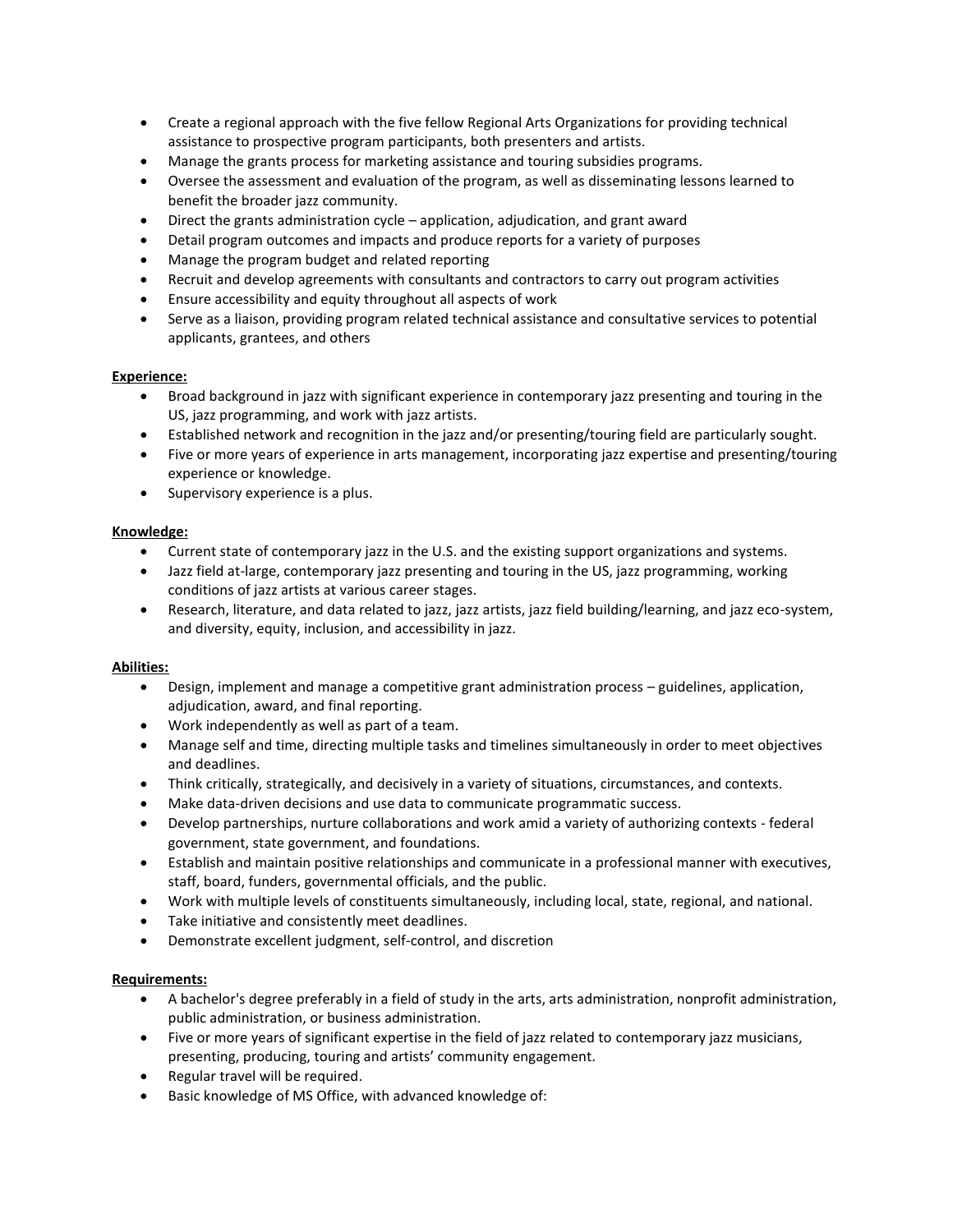- $\circ$  Outlook scheduling meetings, managing calendars, use of rooms and other advanced functions; also managing, importing, and exporting contacts; task management.
- o Word document formatting, review options/tracking, mail merge, layout options.
- o Excel spreadsheet creation; column and row formatting; data sorting; page formatting, including borders, gridlines, and use of headers and footers.
- SharePoint file and data sharing collaboration.
- Microsoft Teams file and date sharing collection.
- Basic knowledge of online systems including:
	- o CRM constituent relationship management systems; some Salesforce experience beneficial.
- Basic knowledge of creating marketing/promotional level documents for internal and/or public use.

### **Physical Requirements:**

Sedentary work - Exerting up to 10 pounds of force occasionally and/or a negligible amount of force frequently or constantly to lift, carry, push, pull or otherwise move objects, including the human body. Sedentary work involves sitting most of the time.

The worker is required to have close visual acuity to perform an activity such as: preparing and analyzing data and figures; transcribing; viewing a computer terminal; extensive reading; visual inspection involving small defects, small parts, and/or operation of machines (including inspection); using measurement devices; and/or assembly or fabrication of parts at distances close to the eyes.

Use of fingers - Picking, pinching, typing or otherwise working, primarily with fingers rather than with whole hand or arm as in handling.

## **Salary and Benefits:**

Salary – \$65,000 annually. Negotiable depending on education and experience. P*lease indicate in the cover letter if interested in the contract/contractor option and include preferred hourly rate for work.* 

Benefits

- South Arts offers an excellent benefits package that includes health, dental, and life insurance; long-term and short-term disability; vacation; paid holidays; and a 403(b) plan with company match. *Contract/Contractor will not be eligible for benefits.*
- The position is based out of our Atlanta, Georgia office. Our current hybrid model is primarily teleworking with a designated amount of time each month spent in the Atlanta office.

# **Application Submission:** Deadline: Open until filled

Email resume and cover letter to: Attn: Human Resources E-mail to: hr@southarts.org

South Arts' mission is advancing Southern vitality through the arts. South Arts is a non-profit regional arts organization founded in 1975 to build on the South's unique heritage and enhance the public value of the arts. South Arts' work responds to the arts environment and cultural trends with regional perspective. South Arts' offers an annual portfolio of activities designed to address the role of the arts in impacting the issues important to our region, and to link the South with the nation and the world through the arts.

The organization works in partnership with the state arts agencies of Alabama, Florida, Georgia, Kentucky, Louisiana, Mississippi, North Carolina, South Carolina, and Tennessee. It is funded by the National Endowment for the Arts, member states, foundations, businesses, and individuals.